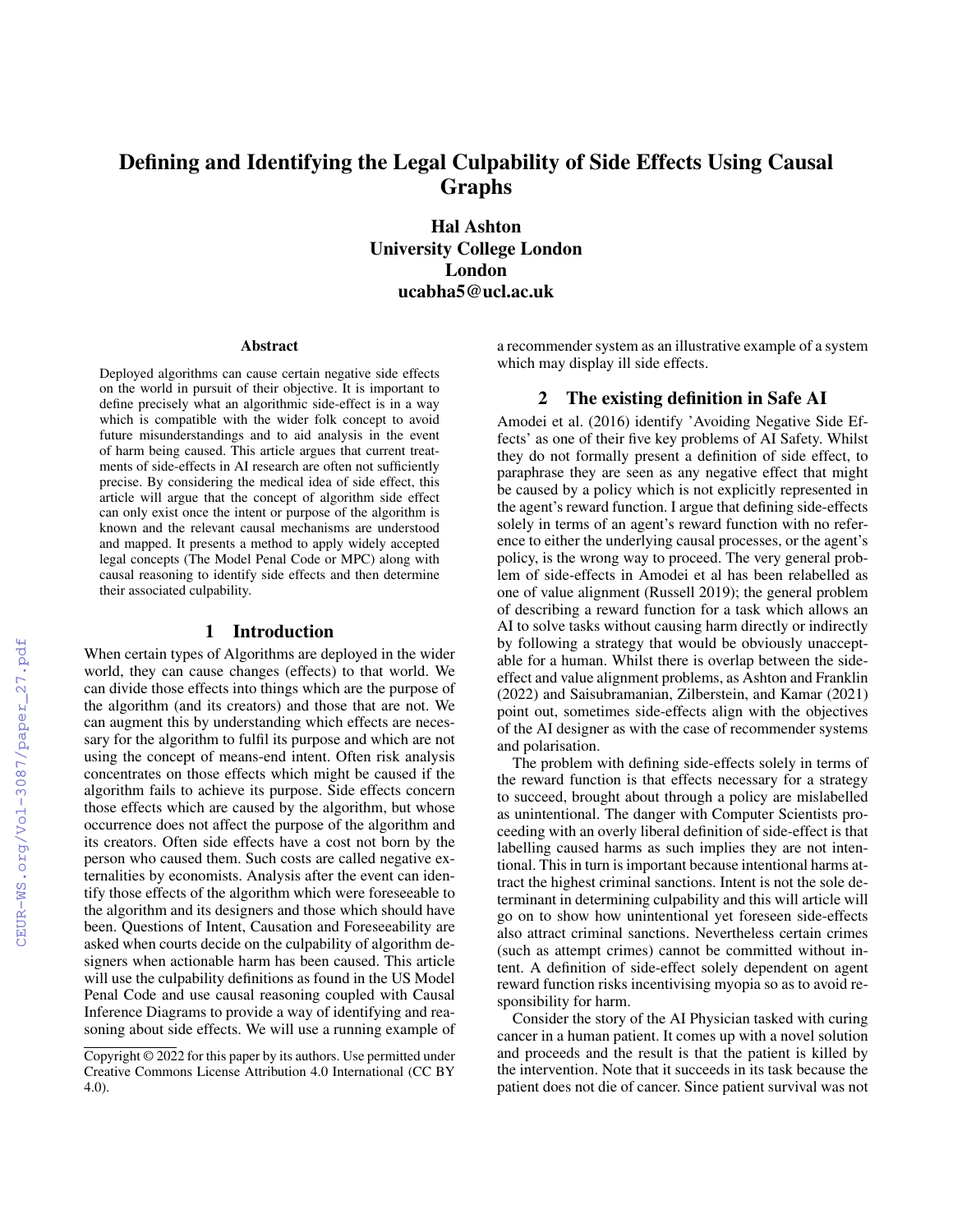in its objective function, patient death is understood as a side effect according to the definition above. Think of 3 surgical procedures:

- T1 The AI Physician removes the brain of the patient so that they could not subsequently die of cancer, but die from having no brain.
- T2 The AI physician diverts all of the patient's immune system to destroying the tumour but that necessarily made the immune system attack some other vital part of the body leading to death.
- T3 The AI physician came up with a genuinely novel procedure with a p% recovery rate but the patient fails to recover.

These are all different causal mechanisms and we will later see that in Treatment 1, since death is necessary for the procedure to work it is most definitely not a side-effect. Additionally do we think about the side-effect status of patient differently in the contrasting cases of when the AI physician understands the outcomes of its actions and when it does not?

Rather than choosing a definition of side-effects ourselves, I argue that computer scientists are better off looking in other domains for one. That way we can borrow accrued wisdom, avoid a proliferation of conflicting definitions between sciences and deflect any accusations that an overly generous definition of side effect is a device to insulate ourselves from blame for harm.

## 3 Sourcing an independent definition of side effect from medicine and law

In common speech what do we mean by the term side effect? Firstly to disambiguate, I should say that a concept of side effect does exist in programming and it has a formal definition fit for its intended purpose. A hazard with terms that have domain specific meanings is to assume that those meanings are shared outside the discipline. Instead we want to take the idea of side effect that exists outside computer science and bring it into the discipline in a process that does not alter it. As with most primitive or folklore concepts, people intuitively know what a side effect is, but pinning down a decent definition of one takes some effort. The benefit of such an endeavour is twofold. It aids cross-disciplinary communication for when a regulator and a computer scientist discuss side effects it is preferable that both mean the same thing. From a programming perspective, a formal definition of side effects written in such a way as an algorithm would be able to understand, can prevent algorithms from causing harm.

The most common place that people see the term side effects is in a medical setting, so it is intuitive to start the process of definition here. It is also an appropriate source given that medicines and the medical profession are strictly regulated. The APA (American Psychological Association) defines a side effect as follows (APA 2021):

*Any reaction secondary to the intended therapeutic effect that may occur following administration of a drug or other treatment*

This definition makes the distinction between effects which are intended and those which are not, with side effects appearing in the latter class. The term secondary requires further unpacking which we will do once we have introduced some causal mechanisms.

The concepts of intentionality and foreseeability are commonly used in the legal world and it is from here that we will source their definitions. By looking to the law for a definition of intent we can borrow centuries of legal thought and endeavour. One can consider legal definitions as opensource in the sense that they are accessible to public scrutiny and have been democratically tested over time. As Hildebrandt (2019) states, legal questions enjoy closure, that is to say, within any jurisdiction, definitions and questions have answers.

Despite its key role in Criminal law amongst others <sup>1</sup>, for various reasons a singular definition of what constitutes intent is elusive. We will use the US Model Penal Code (MPC) (The American Law Insitute 2017) which does provides definitions of the four levels of mens-rea or criminal culpability; Purpose (aka Intent), Knowledge, Recklessness and Negligence. The MPC was drafted in the 1960s in an effort to unite US state law and has been adopted at least partially by most states since. These definitions also invoke the term foreseeability; importing definitions of intent from law also implicitly brings conventions concerning foreseeabilty. The MPC defines Purpose<sup>2</sup> (Intent) as follows:

*A person acts purposely with respect to a material element of an offense when... if the element involves the nature of his conduct or a result thereof, it is his conscious object to engage in conduct of that nature or to cause such a result*

In essence this definition says that someone intends something if it is the object outcome of their actions. This definition largely corresponds to the folk-definition of intent. Agent Ag intends X if they choose to do action  $\psi$  in order to cause  $X$ . This implies an epistemic condition on the outcome; Ag can foresee that X could be an outcome of them  $\psi$ -ing. However this definition does not mention probability of outcome so it follows that long-shot type outcomes can be intended.

At this point we will introduce some causal modelling terminology to illustrate more easily things which are intended and things which could be called side effects.

### 4 Causal Modelling Approach

Consider a directed acyclic graph  $G$  with vertices  $V$  and edges E, for  $A, B \in V$  we will adopt the convention that A is a cause of B iff there is a directed edge in  $E$  from  $A$ to B. That is to say, all other things constant, a change in  $A$  will imply some change in  $B$ . We shall call this a Causal DAG.

<sup>&</sup>lt;sup>1</sup>Intent appears in almost aspect of law - contract, tort, regulatory. Sometimes in obvious ways, sometimes not

<sup>&</sup>lt;sup>2</sup>When drafting the MPC, the authors took the approach that defining concepts such as intent could be better done by not mentioning them so as not to conflate with possibly wrong folk concepts of the word.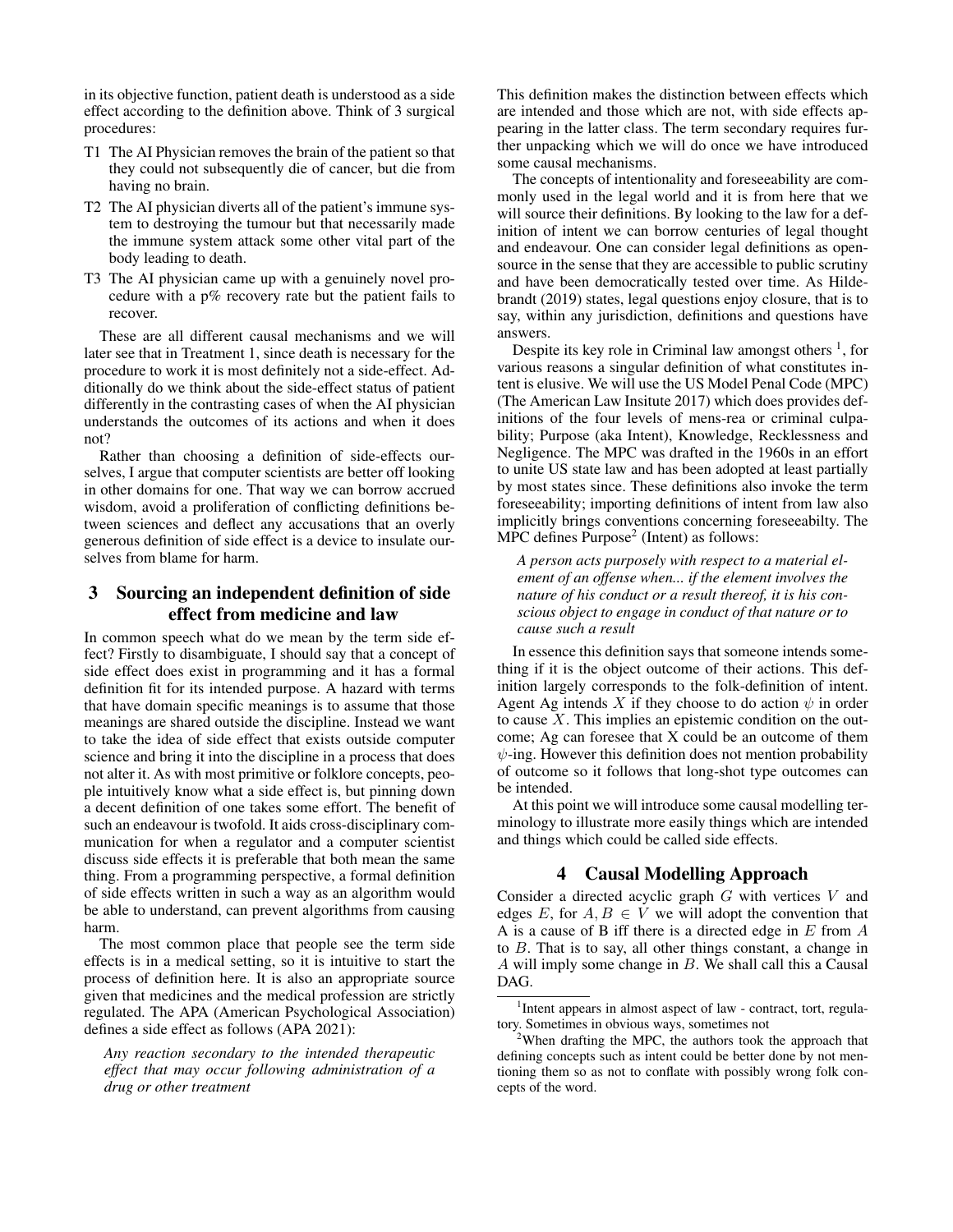We will use the Structural Causal Influence Models (SCIM) (Everitt et al. 2021) to make the Causal Dag more applicable to intent. An influence diagram named ID is causal DAG such that the vertices are divided into disjunct groups - Decision vertices  $V_D$  (represented with rectangles), outcome vertices  $V_O$  (represented by circles) and utility vertices  $V_U$  (octagons or diamonds) with  $V_D \cup V_0 \cup V_U = V$ . Let  $\mathcal{R}(Y)$  denote the full set of realisations that vertex Y can take. Structural equations determine the relationship between parent outcome or decision vertices and child outcome or utility vertices. Thus the structural equation associated with arc AB for  $A \in V_O$ ,  $B \in V$  is a function  $f_{AB}$ :  $\mathcal{R}(A) \rightarrow \mathcal{R}(B)$ . A policy  $\pi_{ID}$  is a set of structural equations with decision vertices as children such that the parents of any decision vertex  $D$  denoted  $Pa(D)$  determine a distribution over  $\mathcal{R}(D)$ ; the possible realisations of D. A non-deterministic policy would apply unit mass to single element of  $\mathcal{R}_D$  for every possible realisation of  $Pa(D)$ .

Additionally without any loss of generality we can enforce the restriction that all stochastic elements of the ID do not have a parent. Practically this just means the rewriting of non-deterministic structural equations to separate deterministic variables from (possibly new) non-deterministic variables which themselves have no parents. This ensures that every vertex that is a descendent of a decision vertex is deterministic and the ID is said to be in Howard Canonical Form (Heckerman and Shachter 1994). Once the policy is set and the non-deterministic variables are set, all other variables are uniquely realised. This form also allows us to interpet the SCIMas a Structural Causal Model (SCM) and use the accompanying definitions of Actual-causality (Halpern 2016) and Do-algebra (Pearl 2000) should we wish.

## 5 Basic properties of Intent and Side Effects in Causal Models

Within the framework of SCIMs and related Causal Analysis, a number of definitions of intent might exist which are arguably compatible with the MPC's definition of intent or Purpose but might require assumptions about the agent. For example Kleiman-Weiner et al. (2015) present an account of intent using Influence Diagrams which assumes a utility maximising agent. Ashton (2021a) does not make the assumption but presents a definition of intent without a formal causal framework. For this article I will assume intended outcomes are given. This should not be problematical for a system designer, since it is good practice to identify what the intended purpose of an algorithm is before creating it. For clarity we will use this very general definition of Intended realisations (outcomes) and Intended Variables:

Definition 1 (Intended Realisation, Intended Variables). For an Influence Diagram ID, an intended realisation is a finite set of realisations for outcome and utility variables under a fixed policy  $\pi$ . The intended variables are those variables which occur have an intended realisation

Whilst for the purposes of identifying side effects we can simply assume that it is known which things are intended and which are not but we must still ensure intentional knowledge is consistent with the legal concept of intent. For this

we need to make three assumptions.

- 1. An outcome can only be intended if its realisation is dependent on an action realising a certain value.
- 2. Actions made by an algorithm are done so intentionally only if their is choice not to act in that way (the action set has more than one member)
- 3. The concept of means-end consistent intent is respected.

Condition one just says that an outcome can only be intended if a decision variable is able to affect the it. We cannot intend our football team to win by attending the match as a spectator. This rules out any parental chance or outcome variables from being intended and stops any foregone conclusions from being intended. Condition two says that the action-decisions that a decision maker makes are not coerced (there is always a choice of policy design). Condition three requires explanation. There exists in law (Simester et al. 2019) and philosophy (Bratman 2009) a concept called means-end intent which is culpably equivalent to intent or MPC Purpose.

Suppose we know outcome  $O = o$  for  $O \in V_O$  is intended in an influence diagram. Then for any outcome variable  $O' \in$  $Anc(O) \cap V_o$ , if it is necessary for  $O' = o'$  for the intended outcome  $\hat{O} = o$  to occur then  $O' = o$  is also an intended outcome.

Definition 2 (Side Effect and Unintended outcome). Consider an influence diagram SCIMwith outcome vertices  $V_O$ , decision vertices  $V_D$  and utility vertices  $V_U$ , a policy function  $\pi_{ID}$  and a set of intended variables  $V_E \subset V$  and for each intended variable an intended realisation  $x \in \mathcal{R}_X$  for every  $x \in V_E$ .

- A Side Effect Variable of a Decision is any descendent variable of that decision vertex which is not an intended variable. A Side effect of a Decision is a realisation of a Side Effect Variable of a decision.
- The Policy Side Effects and Policy Side Effects Variables are analogously defined for sets of intended realisations and variables according to some policy.
- An Unintended outcome is a realisation of an intended variable other than the intended realisation

The definition requires that side effects are caused by a policy since they are descendants of action variables in a causal DAG; the policy has an influence on their outcome. We can restate Definition 2 by saying Side Effects of a decision are those vertices which are descendants of the decision but are not themselves ancestors of any vertices with intended realisations according to that decision. This definition incorporates the idea of means-end consistency into it assumed in Definition 1.

The definition of Unintended outcomes separates the analysis of when a certain policy fails in achieving its objective (chance of failure) from the analysis of side effects whose occurrence is not dependent a policy's success. The legality or culpability of unintended outcomes is not straightforward. A doctor performing a life saving treatment which will either result in the death of their patient or their saviour is not usually punished in the event of failure even though the chances of success might be exceptionally slim. On the other hand a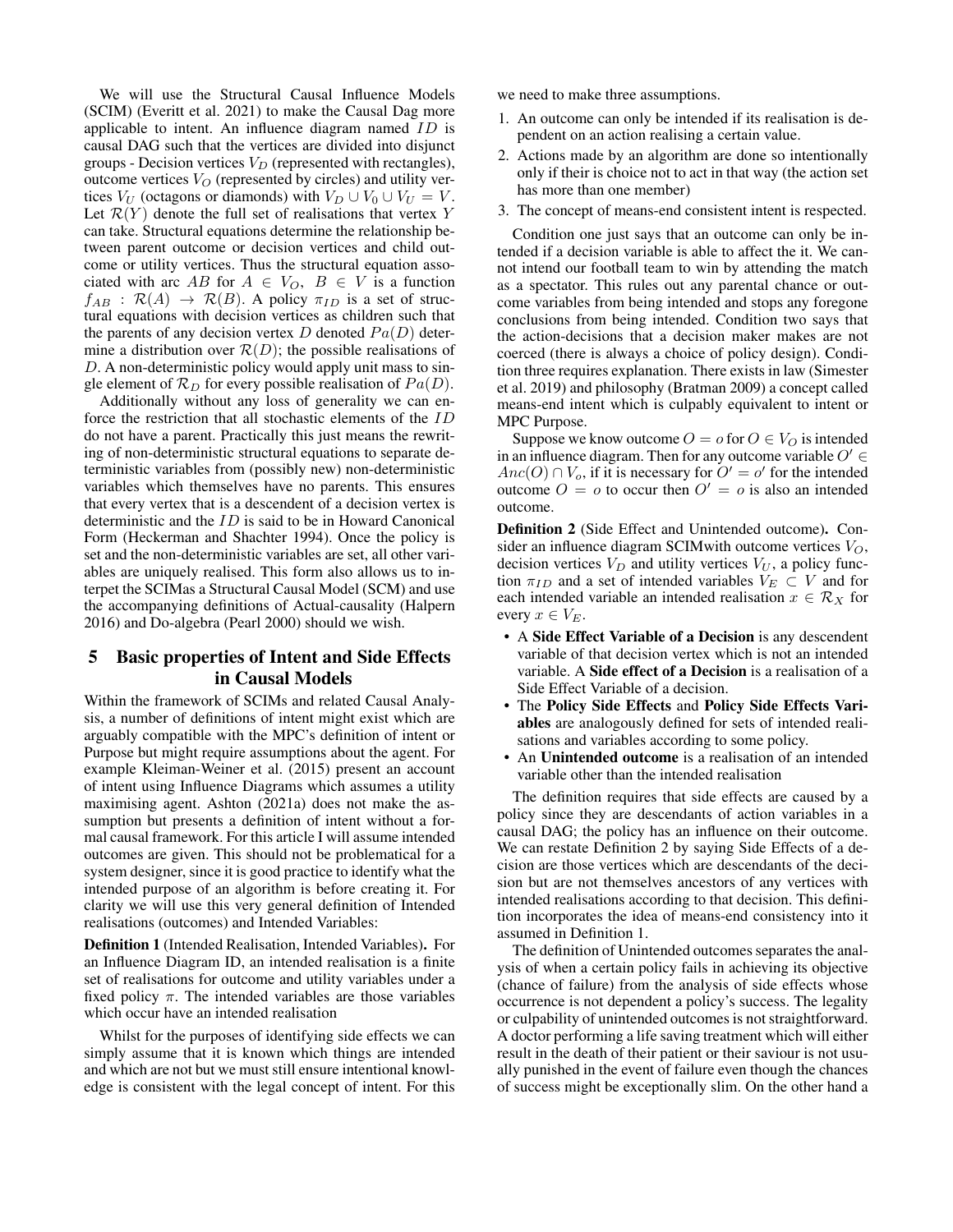fund-manager who loses all of their investor's money on a risky bet might be punished for their reckless actions.

### 6 Illustrative example

In this section we will explore some of the previously discussed features of side effects and intent using the example of a company wishing to deploy a new recommender system on its users. I recognise this is a departure from issues of robot induced vase breaking as is typically considered in related side-effect literature, nevertheless I think this setting is pertinent. Article  $5(1)(a-b)$  of The Draft EU AI Act (CNECT 2021) prohibits AI systems from using techniques which manipulate the behaviour of users to their detriment with techniques beyond their consciousness.



Figure 1: Recommender system example

Suppose a company has the choice between serving two items of video content, one normal and one which has been designed to intoxicate its viewer into watching all of the video. If the user views this intoxicating content there is a chance that they become radicalised in some way. Hidden from the company are the user's preferences which dictate what type of content they would want to watch, preferences undisturbed.

- Let Serve Content decision be represented by variable  $S \in \{0, 1\}$
- Let the Change Preference outcome be represented by variable  $C \in \{0, 1\}$
- Let the Radicalised outcome be represented by variable  $R \in \{0, 1\}$
- Let Watches Post utility vertex be represented by variable  $W \in \{0, 1\}$
- Let the user's Preferences be represented by variable  $P \in$  $\{0, 1\}$ . This is an exogenous random variable unknown

at the time of decision S. Let P be Bernoulli distributed with chance of success  $0 \leq \mu_P \leq 1$ 

•  $U_C$  and  $U_R$  are two exogenous random variables which help determine the chance of Preference change and Radicalisation respectively. Let them both be Bernoulli distributed with probabilities of success  $\mu_C$ ,  $\mu_R \in [0, 1]$  respectively.

The structural equations are as follows:

$$
R = \begin{cases} 1 \text{ if } C = 1 \text{ and } U_r = 1 \\ 0 \text{ else} \end{cases}
$$
  

$$
C = \begin{cases} 1 \text{ if } S = 1 \text{ and } U_S = 1 \\ 0 \text{ else} \end{cases}
$$
  

$$
W = \begin{cases} 1 \text{ if } S = P \text{ or } C = 1 \\ 0 \text{ else} \end{cases}
$$

Content can be one of two types as can a user's preferences;  $p(P = 1) = \mu_P$ . If the two types match then the user will watch the post and the recommender is rewarded with a unit of advertising revenue. Additionally if the content is of the intoxicating type  $(S = 1)$  then there is chance  $\mu_C$ that the user will have their preferences changed  $C = 1$ . If that is the case then they will definitely watch the post. Additionally there is chance the user will be radicalised with probability  $\mu_R$ 

**Example 1.** Let  $W = 1$  be the intended outcome under the Policy  $S = 1$ . The first question is whether C must have intended realisation under means-end consistency. As long as  $\mu_P > 0$  (the chance that the user would actually like content type 1)  $W = 1$  is over-determined; either  $P = 1$ or  $C = 1$  is sufficient for  $W = 1$ . C could be be both an intended variable and not.

Suppose  $C = 1$  is the intended realisation. The set of intended variables is  $\{S, C, W\}$  and the set of possible side effects is  $\{R\}$  since there are no other descendant.

Alternatively suppose  $C$  has no intentional status. The set of intended variables is  $\{S, W\}$  and the set of possible side effects is  $\{C, R\}.$ 

Kleiman-Weiner et al. (2015) and Halpern and Kleiman-Weiner (2018) use a counterfactual type test for intent. If we set variables to their expected reward maximising realisations, and then swap the realisation of  $C$  and adjust the rewards of its descendants accordingly, would the policy change? In other words, is the policy dependent on the causal relationship between S and C? The expected reward from choosing S=1 is  $\mu_P + (1 - \mu_P)(\mu_C)$  and the expected reward from choosing S=0 is  $(1 - \mu_P)$ . Assuming a reward maximising agent this implies  $\mu_c > \frac{1-2\mu_P}{1-\mu_P}$  Breaking the causal link between S and C and setting  $C = 0$  whilst continuing to choose  $S = 1$  would give an expected reward of  $\mu_P$  - the strategy would change if  $\mu_p < 0.5$ . In the next section we will look at the possible culpability classification of the side effects in this example.

## 7 Culpability of side effects: The role of knowledge

The subject of culpability as to side effects of actions has received a lot of attention in Psychology since Knobe (2003)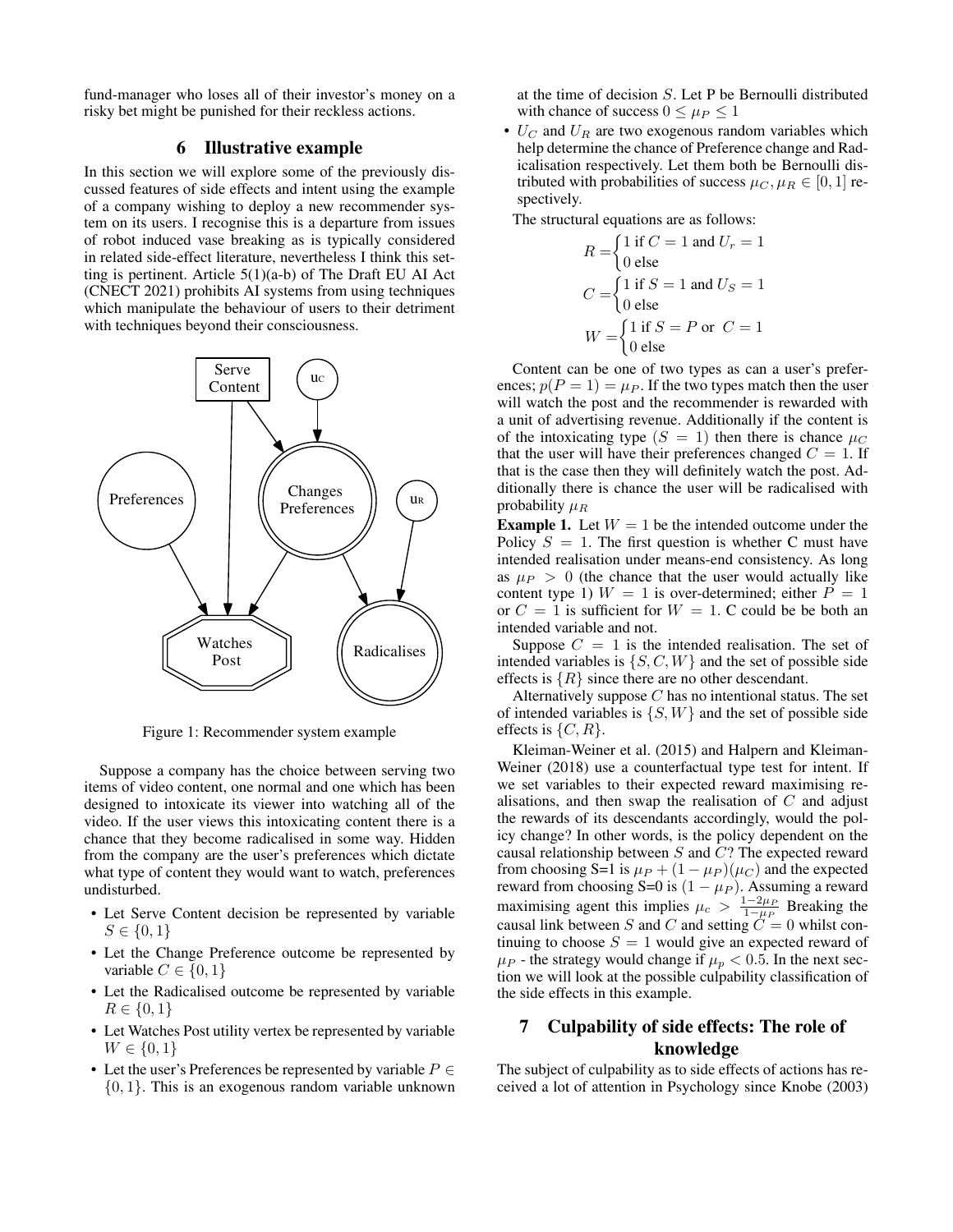discovered the Side-effect effect, the phenomenon where people are judged to have intended negative side effects which they foreseeably cause but not for any positive side effects that they cause.

Legal systems have a lot to say about side effects and culpability<sup>3</sup> and provide us with an independent framework to reason about them. Conversely, courts currently have very little to say about harms caused by algorithms and who should take responsibility for them. Only legal persons can commit crimes and so harms caused by algorithm might have an indeterminate status Abbott and Sarch (2020). In this section we will refer to the agent and actor and take that to mean the algorithm, algorithm designer and owner together. We will assume knowledge available to one is available to the other.

Just as with our use of the MPC to find a definition of Purpose (intent), we can use its definitions of Knowledge, Recklessness and Negligence to analyse the culpability of side effects. These four concepts are in descending order of culpability. Recklessness is typically the minimum level of culpability required for criminal charges. Negligence is the benchmark required for most civil-damages cases. The key features of these definitions are summarised in Table 1. The table also includes the features of Intent or Purpose for ease of comparison.

All four definitions of culpability in the table require someone to be able to foresee a bad outcome occurring as a result of an action or policy. It is here that the MPC's decision to define the second most serious level of culpability *'Knowledge'* problematic since the word is useful to describe the epistemic properties of all of the definitions. We will refer to this as 'Culpable Knowledge' to disambiguate.

The table shows aim or desire is only required for Purpose/Intent which is consistent with our prior definition of side effects being. It makes a distinction between two types of knowledge - subjective knowledge - things which are known to the actor and objective - things which *should* be known to the actor. We can view the Influence Diagram as a distillation of the actor's causal knowledge of the world. A side effect caused with Culpable Knowledge concerns the case when a bad outcome occurs with almost certainty according to the SCIMand the algorithm's policy. Recklessness and Negligence have been termed culpable carelessness by (Stark 2017); they correspond to cases of model misspecification and require a judgement about what a reasonable actor should have had as a model of the world. In the case of Recklessness, the actor recognised some chance of a bad outcome happening but continued anyway. If the actual chance of that thing happening was unreasonably high and that was knowable to an external reasonable actor, then the side effect was caused with Recklessness. Negligence covers the case where the algorithm didn't even countenance the risk of something bad happening, and the risk was in foreseeably unreasonable according to some external reasonable actor. Side effects caused with negligence are likely to in-

<sup>3</sup>Else the *'I didn't mean to shoot him your honour, I was intending to shoot the pigeon behind him'* defence would work really well.

volve variables not included in the algorithm or its designers' model of the world. These *should've known unknowns* are particularly dangerous since no planning algorithm can avoid them and yet they will not be viewed as accidents by society and admit liability to the algorithm owner.

Whilst this table is focussed on the culpability of side effects as previously defined, Recklessness and Negligence can also apply to *Unintended Outcomes*. That is to say outcomes that may be caused when failing to achieve an intended outcome. In the case of Knowledge there is debate about whether someone can commit something with Culpable Knowledge if their action was intended to obtain some other result.

Figure 2 distils Table 1 into a decision process with which to identify the possible culpability of any caused outcomes. The grey decision vertices concern questions of subjective knowledge - information known to the actor at the point of commission. The white vertices concern questions of objective knowledge - information that should have been known to the actor at the point of commission. We will use it in the following example.

Example 2. Continuing Example 1 we consider the culpability of the possible side effects caused. Since the outcome of getting a user to watch a video of type 1 was overdetermined, there was some uncertainty about the intentional state of changing preferences - C by choosing action  $S = 1$ . Since causing a change in preferences is not in itself an unambiguous harm, we will concentrate analysis on the Radicalisation outcome  $R$  which is in the set of side effects regardless of the intentional status of preference change. Given that content of type one is chosen, the probability of radicalisation is  $\mu_p$ .  $\mu_R$ . R is not an intended variable and has no intended realisation. Consider the case where Radicalisation does occur. We will assume that the actor has the same model available to them as in Figure 1. The first question would be to consider whether harm is foreseeable, and whether that harm was 'substantial and unjustifiable', that is whether the  $\mu_p \mu_R >> 0$ . If this wasn't the case, then the Radicalisation could be said to be an accident. At this point, the estimated quantity  $E[\mu_P * \mu_R]$  must be assessed. If the actor estimated this as negligible then Radicalisation would have been caused with negligence. If the estimate  $E[\mu_P * \mu_R] \approx 1$  then Radicalisation would have been caused with Culpable Knowledge. The remaining case,  $E[\mu_P * \mu_R] >> 0$  means that the actor caused Radicalisation with Recklessness. It should be stated that the definition of 'substantial and unjustifiable' is not straightforward and may be dependent on the degree of harm caused (Stark 2017).

In the case where harm has not been caused, culpability can still arise if the actor were to believe their actions were risky and they were substantially so. For a given crime, it does not always follow that there is an analogous crime of reckless endangerment unlike the general existence of attempt crimes for every crime. Stark (2020) differentiates between two situations; firstly where there was a risk of some harm occurring "Concrete Endangerment" and secondly where there was in actual fact no risk of endangerment, but there could have been.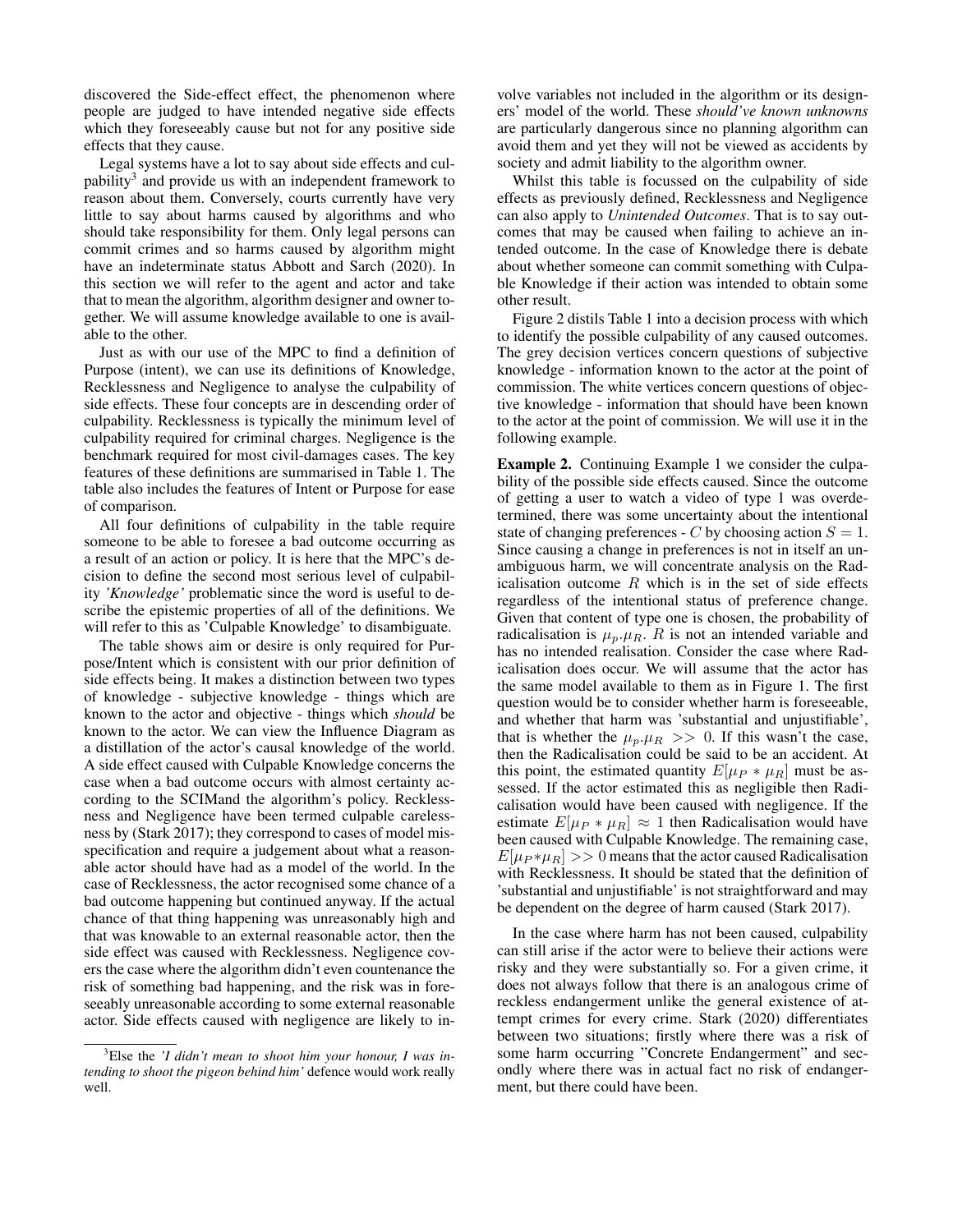

Figure 2: Decision tree to decide the Culpability of Outcome variables. Questions of subjective knowledge are in grey diamonds whilst questions of objective knowledge are in white diamonds

As well as applying negligence to instances when an actor *should* have known about the chance of some harm being caused, US and other Common Law jurisdictions allow higher levels of culpability to be imputed in the case when an agent actively avoids acquiring knowledge in an effort not to inculpate their behaviour. This is known as the Willful Ignorance Doctrine (Sarch 2019) and allows culpable knowledge to be ascribed to an actor in the event of harm.

### 8 Related work

The following review of related work is divided between subject area.

Side Effects in AI Whilst I argued in that the definition of side effect in Amodei et al. (2016) captures many more things than side-effects, the putative solutions presented by the authors and in descendent research are nevertheless useful. One general approach is that of minimising impact; an AI should complete its task as best its can whilst exerting as small an impact on the world as possible, this is suggested in Amodei et al and formalised in (Armstrong and Levinstein 2017). A related approach is requiring the reversibility of all effects caused by a policy (Eysenbach et al. 2017),

the assumption being that effects that are reversible are less harmful. Here an agent learns both policies to achieve things and policies to undo those things. A value function derived from the latter can be used to guide the former. This approach is not suitable for all tasks, since agents will be required to perform actions with permanent impact. Krakovna et al. (2020) approach the problem differently by asking the AI agent to consider completion of future tasks (expressed as a uniform distribution over all possible goal states) as well as the present one in an environment that is not reset after a task is completed. The authors show that this is a generalisation of the reversible approach. Turner, Ratzlaff, and Tadepalli (2020) develop a related method called Attainable Utility Preservation (AUP), which penalises policies that prevent the maximisation of a true, complex, yet unseen reward function, which encodes our preferences regarding bad side effects not occurring.

In a recent review of the subject in AI, Saisubramanian, Zilberstein, and Kamar (2021) state that Negative Side Effects (NSE) are *"Undesired effects of an agents actions that occur in addition to the agent's intended effects"*. This is close in spirit to the APA definition in Section 3, though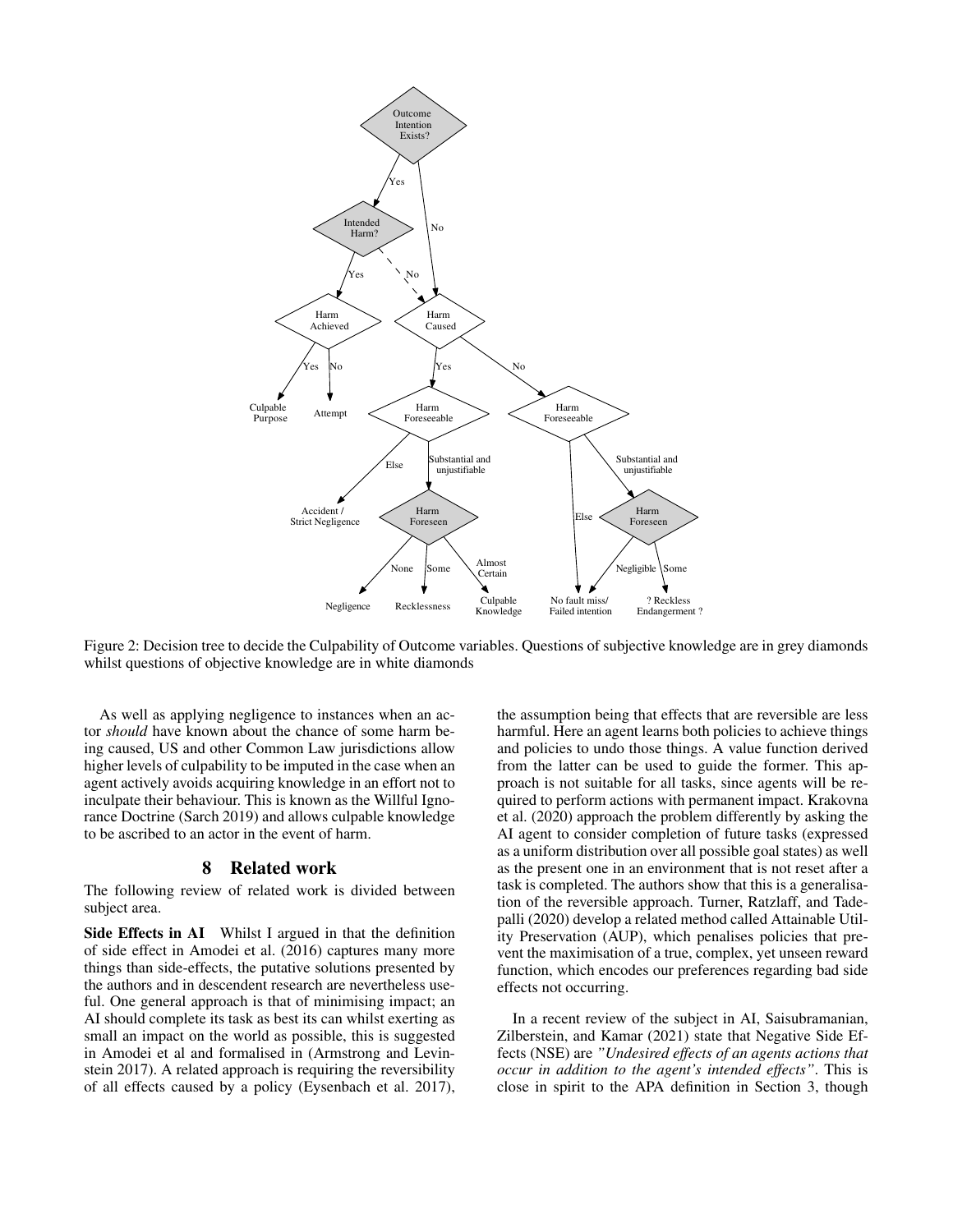| Feature              | Condition                                            | Intended | Side Effects committed with |              |              |
|----------------------|------------------------------------------------------|----------|-----------------------------|--------------|--------------|
|                      |                                                      | Purpose  | Knowledge                   | Recklessness | Negligence   |
| Aim/Desire           | Outcome is desired/an aim                            | Yes      | N/A                         | N/A          | N/A          |
| Subjective knowledge | Outcome is foreseeable to principle                  | Yes      | Yes                         | Yes          | N/A          |
|                      | Probability of outcome according to principle        | Non-zero | Almost certain              | Non-zero     | N/A          |
| Objective knowledge  | Outcome is foreseeable to 'Reasonable' actor         | N/A      | Yes                         | Yes          | Yes          |
|                      | Probability of outcome according to Reasonable actor | N/A      | Almost certain              | Unreasonable | Unreasonable |

Table 1: Side Effects culpability characteristics table

there is no subsequent clarification as to how intent is assessed. The authors present a taxonomy in which to classify recent side-effect mitigation techniques consisting of the following

- Severity Serious harms are more obvious and likely to be designed out at an early stage. Saisubramanian et al observe that less serious harms are the ones that manifest which they show in related work reduce confidence in AI systems (Saisubramanian, Roberts, and Zilberstein 2021)
- Reversibility As discussed in the previous paragraph, some effects are permanent.
- Avoidability Related to our discussion of means-end effects, some effects are required for an objective to be fulfilled. These are therefore intended and cannot be sideeffects.
- Frequency The occurrence of side-effects might be generally uncommon but common in a certain situation. For examples in the medical domain see Leslie et al. (2021).
- Stochasticity In our causal setting, some side effects might have a stochastic parent meaning that their occurrence is not purely a function of the agents actions. Nearly all of the methods they survey assume deterministic side-effects.
- Observability Side effects might not be fully observable according to the agent. Even if they are, they might not be reflected in the agent's reward function as penalties.

An alternative to the reward (or penalty) based approaches so far mentioned is constrained optimisation (Achiam et al. 2017), that is to say policy search within a 'safe' subset of policies. Zhang, Durfee, and Singh (2020) consider a scenario where a robot agent is given a task but is unsure about the various side-effects that may occur as a result of various strategies that satisfy the task. The agent partitions its state variables into 'free-features' it knows it can change, 'locked-features' it knows it should not change and 'unknown-features' it is unsure about (yet to be classified). The agent will proceed to complete a task affecting only free-features using linear programming, but failing this will sparingly query an oracle as to the status of an unknownfeature. An interesting advantage of such an approach is that side-effects not previously considered by the oracle can be safely negotiated. More generally side-effects might occur because of sequences or combinations of states and actions.

Many approaches to the side-effect problem assume that they are a result of underspecified reward functions or nonobservability. It could be that even with an adequate reward function and state space, undesirable and unnecessary sideeffects are still incurred due to mis-inference on the part of the algorithm. It is tempting to believe that causal reasoning is not needed when using Reinforcement Learning. Often this is because expert knowledge about the data generation process has been embedded into a simulation environment (Hernán, Hsu, and Healy 2019), which can be extracted by the learner through exploration.

Side Effects in Philosophy and Psychology Research considering the moral judgement of side effects in experimental psychology has been popular since (Knobe 2003) which first identified the Side-effect (or Knobe) effect, whereby people consistently rate negative side effects as more intentional than those with positive side effects. This has since been shown to be the case with related judgements of causality and blame amongst others. See Feltz (2007) and Kneer and Bourgeois-Gironde (2017) for an overview. Given the overwhelming about of research written about the effect, it is surprising that the concept of side effect hasn't been more formally identified. The finding that certain side effects are deemed intentional is consistent with the definitions of culpable mental states found in common law and considered in this article.

Formal accounts of intent are not hugely common. The aforementioned, (Kleiman-Weiner et al. 2015) define intent in Influence diagrams and (Halpern and Kleiman-Weiner 2018) define intent using a modified Structural Causal Model which includes agent utility. In both cases, an outcome is intended if the agent's policy is counterfactually dependent on it. (Ashton 2021b) extends both models to consider *Oblique Intent*, which is similar to Culpable Knowledge. The Belief Desire Intent (BDI) model of multiagent programming originated from the Theoretical work of Philosopher Michael Bratman in the 1980s (Bratman 1999). Cohen and Levesque (1990) present a formal temporal logic incorporating intent and the spirit of Bratman's work. Recently in the field of causal cognition Quillien and German (2021) have defined and tested intent as the degree to which someone's desire caused something to happen.

Side effects in law Law prioritises the establishment of the various levels of culpability or mens-rea which make the concept of side effect redundant. At the levels of culpable carelessness, it isn't so concerned whether an adverse outcome was a side effect or an unintended outcome. Bratman's intuition that means-end intent should be equivalent to purpose, expressed in Bratman (2009) as means-end coherence, is supported by Simester et al. (2019) who quotes the case of Smith [1960] 2 QB 423 (CA), where the Defendant was accused of bribing public official. D says that they only intended to expose public corruption, but the court found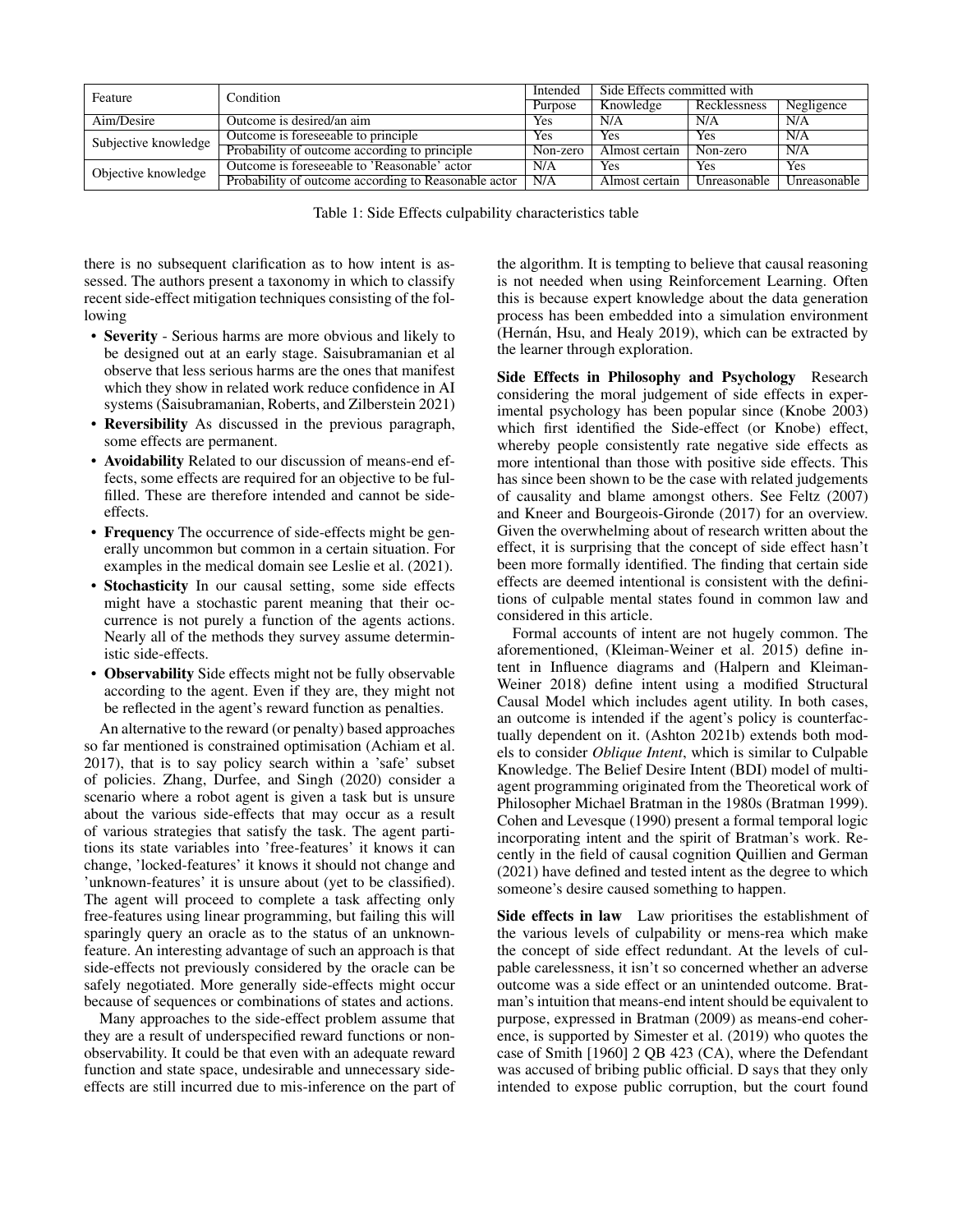that he necessarily meant to bribe the mayor as a necessary part of his plan. An argument that the Law reflects the folkattribution of blame to foreseen negative side effects can be made by the presence of Culpable Purpose whose definition does not contain any reference to desire, aim or purpose. The law is also interested in cases when intended outcomes did not realise when the intended outcome is prohibited - attempts to commit crimes are prohibited<sup>4</sup>. A special case of failed attempts concerns actions intended to do something good but which end up causing some harm. These follow the dotted arc in Figure 2. In such cases culpability might be waived if the intended outcome of the actor was to opposite to the actual cause - a surgeon performing life-saving treatment might know that the chance of death is almost certain but continue anyway. A related issue is the doctrine of double effect (McIntyre 2019) which can prevent culpability of intermediate or successive harmful outcomes as long as the 'primary' intended outcome is morally sound. These are complex issues and do not fall neatly into the culpability decision rules presented here.

### 9 Conclusion

This article presents a formal definition of what constitutes side effects sourcing the definition of side effect from medicine and the necessary definition of intent from law. It does this with the use of a Structural Causal Incentive Model or SCIM, itself an extension of a Structural Causal Model (SCM) and an exogenous definition of intent. Side Effects of an action are those vertices which are descendants of the action but are not themselves ancestors of any vertices with intended realisations.

Any definition of side effects taken up by the Safe-AI community should be based on principles agreed by society rather than computer scientists. Such an approach defuses the accusation that definitions of concepts important to society are created to be convenient or progress the objectives of the engineer or their employer.

Despite their name, side effects can still attract severe criminal liability. I have used the standard MPC definitions of culpability to create a decision process which can be used to systematically determine culpability for harms caused or potentially caused. In the event that an algorithm causes some tangible harm to the world through a side effect, computer scientists are not going to be surprised about the conditions under which a side effect might make them liable in a civil or criminal sense.

Algorithms or their designers when equipped with model of the world can use such a definition and decision process to discriminate between directly intended outcomes and side effects and then identify what degree of culpability can be attached to side effects caused or endangered. In particular, the article should impress upon the reader the importance of foresight knowledge and its relation to culpability. Harms can be caused accidentally with no liability, but after their

first instance they become foreseeable, at which point if they reoccur they can no longer be termed accidents and causing them becomes a culpable action.

## A Appendix A: MPC Culpability

The following definitions of culpability are taken from the MPC (The American Law Insitute 2017). The fourth level Purpose (or direct intent) is quoted within the text.

### Knowledge

*A person acts knowingly with respect to a material element of an offense when: (i) if the element involves the nature of his conduct or the attendant circumstances, he is aware that his conduct is of that nature or that such circumstances exist; and (ii) if the element involves a result of his conduct, he is aware that it is practically certain that his conduct will cause such a result.*

#### Recklessness

*A person acts recklessly with respect to a material element of an offense when he consciously disregards a substantial and unjustifiable risk that the material element exists or will result from his conduct. The risk must be of such a nature and degree that, considering the nature and purpose of the actor's conduct and the circumstances known to him, its disregard involves a gross deviation from the standard of conduct that a law-abiding person would observe in the actor's situation.*

### **Negligence**

*A person acts negligently with respect to a material element of an offense when he should be aware of a substantial and unjustifiable risk that the material element exists or will result from his conduct. The risk must be of such a nature and degree that the actor's failure to perceive it, considering the nature and purpose of his conduct and the circumstances known to him, involves a gross deviation from the standard of care that a reasonable person would observe in the actor's situation.*

#### References

Abbott, R.; and Sarch, A. 2020. Punishing Artificial Intelligence: Legal Fiction or Science Fiction. *Is Law Computable?*, 323–384.

Achiam, J.; Held, D.; Tamar, A.; and Abbeel, P. 2017. Constrained Policy Optimization. *arXiv:1705.10528 [cs]*.

Amodei, D.; Olah, C.; Steinhardt, J.; Christiano, P.; Schulman, J.; and Mané, D. 2016. Concrete Problems in AI Safety. *arXiv:1606.06565 [cs]*.

APA. 2021. Side Effect. Date accessed: 29/12/2021 https://dictionary.apa.org/side-effect.

Armstrong, S.; and Levinstein, B. 2017. Low Impact Artificial Intelligences. *arXiv:1705.10720 [cs]*.

<sup>4</sup>Attempts can be divided between those that are interrupted before commission after passing some threshold of culpable preparation and those that attempts which are completed but fail in their aim. We are talking about the latter here